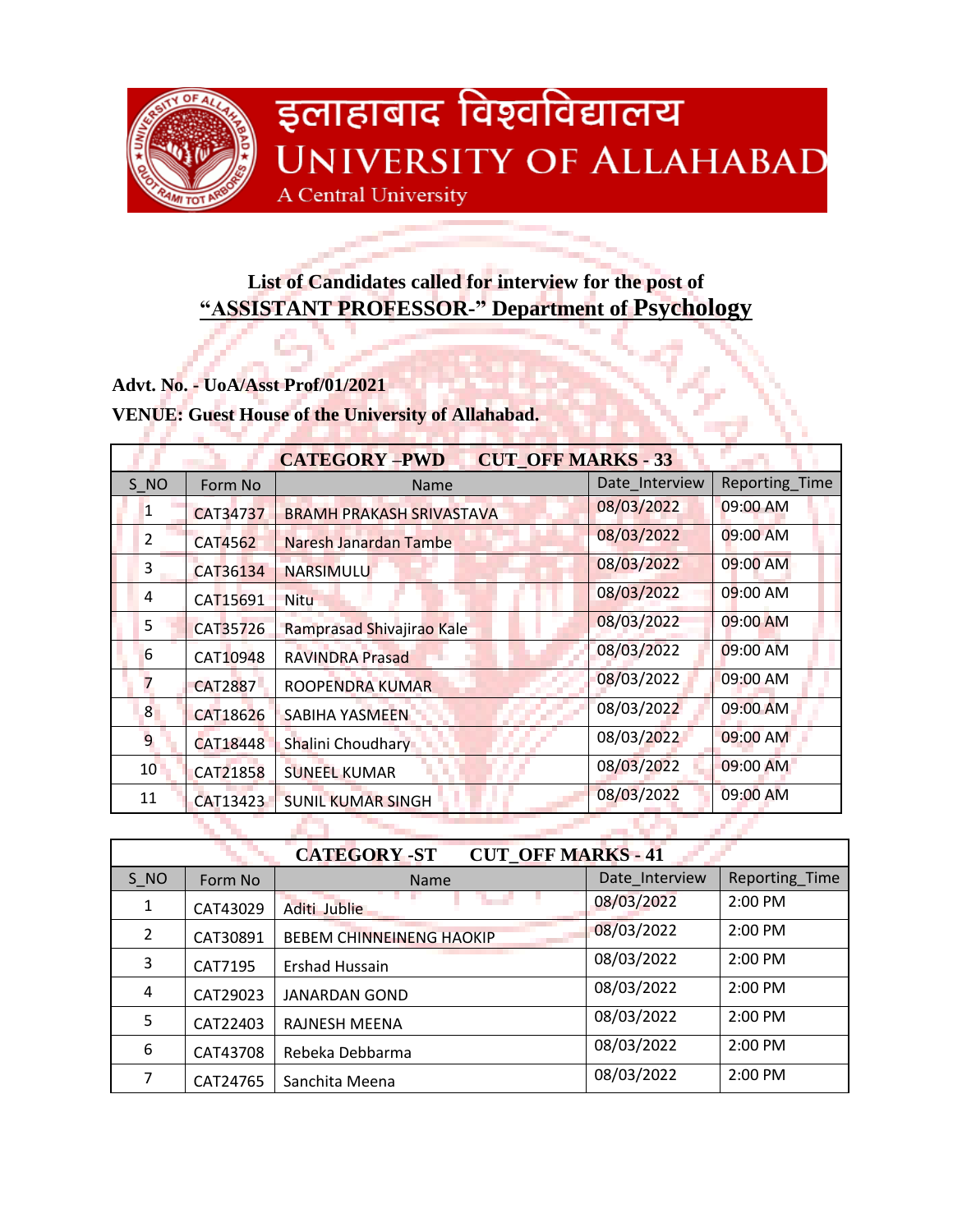| <b>CUT OFF MARKS - 74</b><br><b>CATEGORY - SC</b> |                |                           |               |               |
|---------------------------------------------------|----------------|---------------------------|---------------|---------------|
| S NO                                              |                |                           | Date Intervie | Reporting Tim |
|                                                   | Form No        | <b>Name</b>               | W             | e             |
| 1                                                 | CAT13850       | A.RADHIKA                 | 08/03/2022    | 02:00 PM      |
| 2                                                 | CAT30930       | DR. ANITA GAUTAM          | 08/03/2022    | 02:00 PM      |
| 3                                                 | CAT42319       | <b>JAGDISH KUMAR</b>      | 08/03/2022    | 02:00 PM      |
| 4                                                 | CAT1337        | MANIKANDAPRABU M          | 08/03/2022    | 02:00 PM      |
| 5                                                 | CAT13806       | Priyanka Anjan Rao        | 08/03/2022    | 02:00 PM      |
| 6                                                 | CAT17759       | PRIYARANJAN MARAL         | 08/03/2022    | 02:00 PM      |
| 7                                                 | CAT16716       | <b>REKHA RANI</b>         | 08/03/2022    | 02:00 PM      |
| 8                                                 | <b>CAT2870</b> | <b>SONAM KUMARI RAWAT</b> | 08/03/2022    | $02:00$ PM    |
|                                                   |                |                           |               |               |

| <b>CUT OFF MARKS - 83</b><br><b>CATEGORY - OBC</b> |                 |                         |                |                       |
|----------------------------------------------------|-----------------|-------------------------|----------------|-----------------------|
| S NO                                               | Form No         | Name                    | Date Interview | <b>Reporting Time</b> |
|                                                    | CAT11733        | Amreen Ahmad Ali        | 09/03/2022     | 09:00 AM              |
| $\overline{2}$                                     | CAT18243        | Kriti Gupta             | 09/03/2022     | 09:00 AM              |
| 3                                                  | <b>CAT9891</b>  | <b>MOINUDDIN</b>        | 09/03/2022     | 09:00 AM              |
| 4                                                  | <b>CAT40120</b> | <b>Narsingh Kumar</b>   | 09/03/2022     | 09:00 AM              |
| 5                                                  | <b>CAT5380</b>  | <b>NEERA</b>            | 09/03/2022     | 09:00 AM              |
| 6                                                  | CAT32931        | Rashmi Rani             | 09/03/2022     | 09:00 AM              |
| 7                                                  | CAT26614        | Ravi Kumar              | 09/03/2022     | 09:00 AM              |
| 8                                                  | CAT42031        | Shailendra Kumar Sharma | 09/03/2022     | 09:00 AM              |
| 9                                                  | CAT37743        | Suneeta Yadav           | 09/03/2022     | 09:00 AM              |
|                                                    |                 |                         |                |                       |

| <b>CUT OFF MARKS - 73</b><br><b>CATEGORY - EWS</b> |          |                           |                |                |
|----------------------------------------------------|----------|---------------------------|----------------|----------------|
| S NO                                               | Form No  | <b>Name</b>               | Date Interview | Reporting_Time |
| 1                                                  | CAT42039 | <b>Abhay Pratap Singh</b> | 09/03/2022     | 09:00 AM       |
| 2                                                  | CAT38112 | <b>AMIT KUMAR SINGH</b>   | 09/03/2022     | 09:00 AM       |
| 3                                                  | CAT44186 | <b>ATUL KUMAR SHUKLA</b>  | 09/03/2022     | 09:00 AM       |
| 4                                                  | CAT24548 | Dheeraj Kumar             | 09/03/2022     | 09:00 AM       |
| 5                                                  | CAT37815 | Dr. Vijendra Nath Pathak  | 09/03/2022     | 09:00 AM       |
| 6                                                  | CAT38053 | PANKAJ TRIPATHI           | 09/03/2022     | 09:00 AM       |
| 7                                                  | CAT36793 | Priyanka Tiwari           | 09/03/2022     | 09:00 AM       |
| 8                                                  | CAT15263 | Rachana Kumari            | 09/03/2022     | 09:00 AM       |